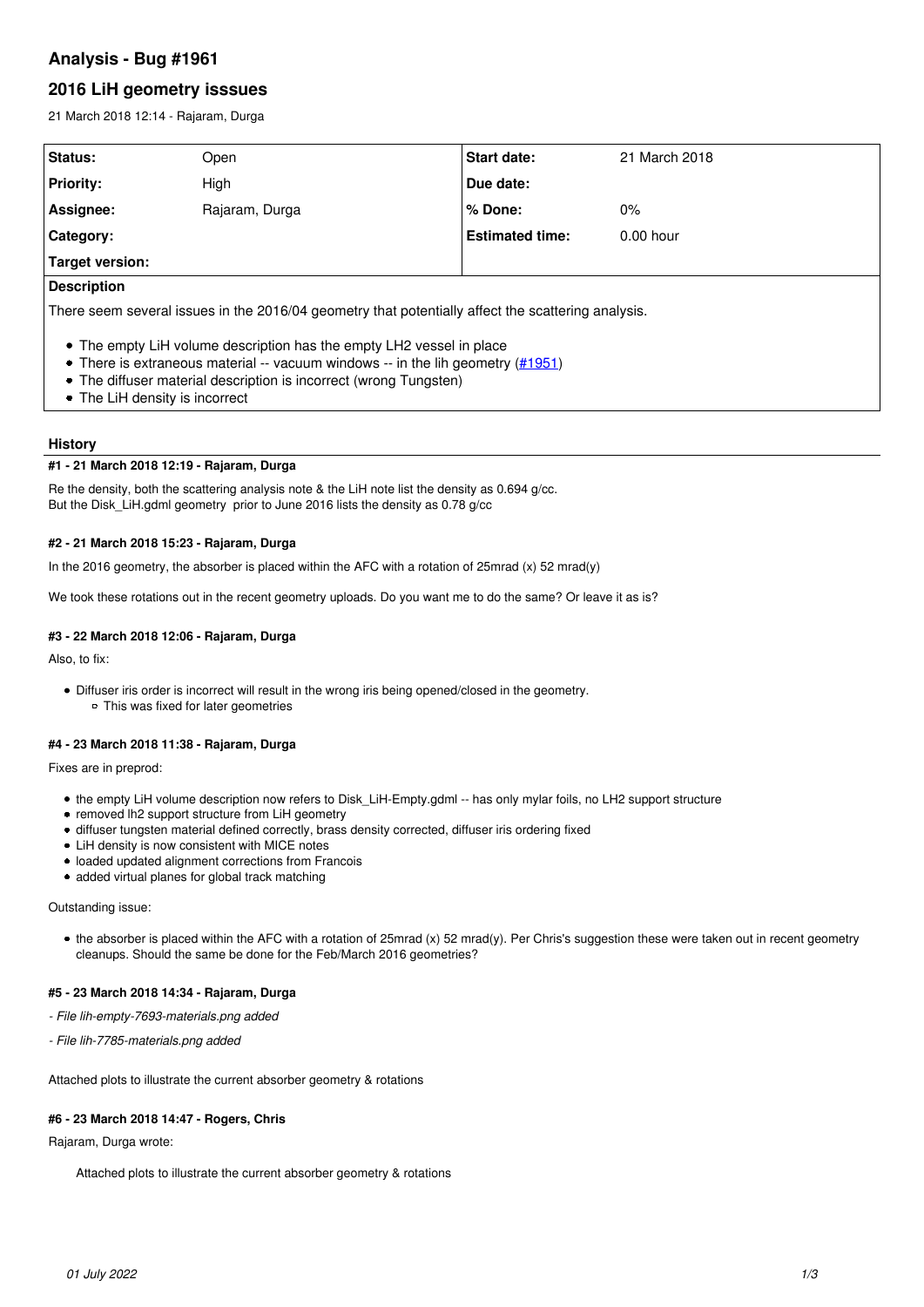I think it is clearly not physical? All of the absorbers appear to have a weird, default, 20 mrad misalignment. Is there any reason to think this is physical?

# **#7 - 23 March 2018 15:17 - Rajaram, Durga**

No, I don't think so. Which is why we removed it. But it's one more change with impact on analysis and want to make sure John is aware of it and ok with taking out the rotation If you agree, I'm happy to take it out and start reco.

## **#8 - 23 March 2018 17:02 - Nugent, John**

Hi Durga,

1. we discussed the density issue by email. As mentioned the Note is the most up-to-date information that I have if the geometry is consistent with that then I am satisfied.

2. I do not have any information on the absorber placement. I would have to defer to whatever CAD drawings were produced or notes left by the team that installed it. Thanks for making me aware of this change. You say these were taken out of the most recent uploads, was this for running periods after 2015/04? What was it that prompted the change? Unless there was a specific reason for the geometry being in two different configurations then I would make the 2015/04 geometry absorber placement consistent with the others.

3. All of the diffuser rings are removed for the field off analysis so thanks for letting me know but I don't think this should be an issue.

Thanks for investigating all of the geometry issues. I am happy that all of the changes discussed at the referees meetings are in so once the last changes are in if you could start the reco that would be great.

Cheers, John

# **#9 - 23 March 2018 17:08 - Rajaram, Durga**

2. I do not have any information on the absorber placement. I would have to defer to whatever CAD drawings were produced or notes left by the team that installed it. Thanks for making me aware of this change. You say these were taken out of the most recent uploads, was this for running periods after 2015/04? What was it that prompted the change? Unless there was a specific reason for the geometry being in two different configurations then I would make the 2015/04 geometry absorber placement consistent with the others.

As Chris says, it's just not physical so we decided to take out the seemingly arbitrary rotations of the absorber volumes. I had done this for all geometries > June 2016 So, I will do do the same for your Feb/March geometries - both empty & lih. When you re-analyze, just be aware that this is another change

### **#10 - 23 March 2018 17:20 - Nugent, John**

Cheers Durga, will do much appreciated.

# **#11 - 23 March 2018 17:45 - Rajaram, Durga**

Took out absorber rotations & pushed geometries to production CDB.

Empty LiH starting from  $7620 \rightarrow$  ID = 215 (was 168) LiH starting from  $7709 \rightarrow$  ID = 216 (was 165)

Will run data reprocessing on Feb/March runs over the weekend. Should be on reco.mice by Monday morning.

# **#12 - 25 March 2018 16:42 - Rajaram, Durga**

Data reprocessing is done. Includes global track matching. Available from reco.mice Please report if you find any issues

### **#13 - 25 March 2018 16:43 - Rajaram, Durga**

Note: the runs I processed are the ones listed in Note-497 -- excluding the 'wrong' ones. If I've missed something, let me know.

# **#14 - 03 May 2018 09:55 - Nugent, John**

*- File refG4\_MCLihMuon\_03200\_thetaY\_sys.eps added*

*- File refG4\_4LihMuon\_03200\_thetaY\_sys.eps added*